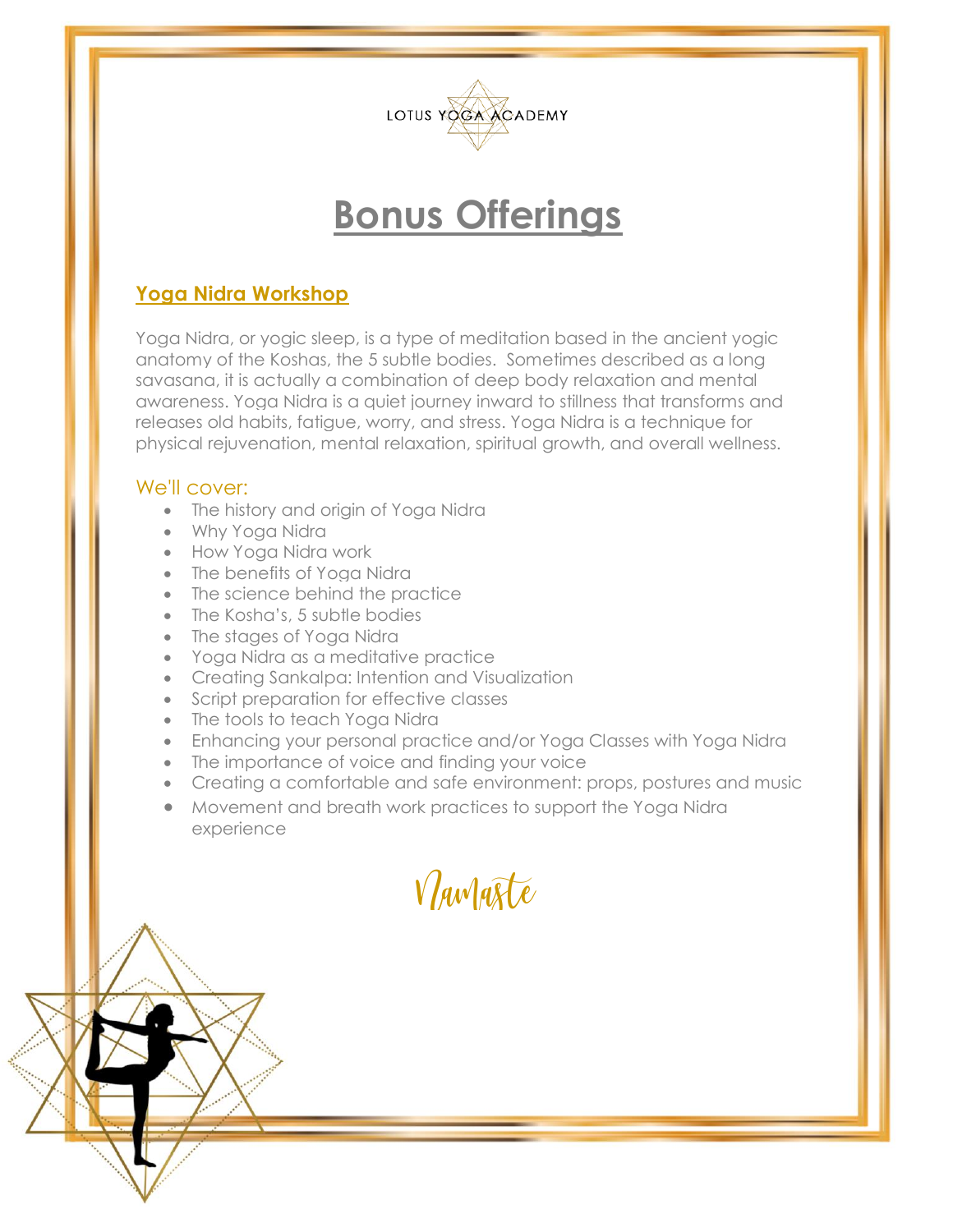

### Essential Oil Workshop

Essential oils are some of the most potent healing agents on the planet! They are literally nature's magic in a bottle, distilled directly from plans, and they have transformed the way I think about healing and balance in nearly every way - in physical body, emotional body, in mind and spirit.

#### We'll cover:

- how essential oils support your emotional wellbeing reduce stress, anxiety, help with better sleep, happiness, energy.
- the core "home pharmacy" oils for everyday physical + emotional balancing.
- Learn which oils are best used to balance each of your chakras.

This class will leave you in awe of nature's fragrant and potent healing powers!

### Included: Lavender, Lemon, and Peppermint essential oils.

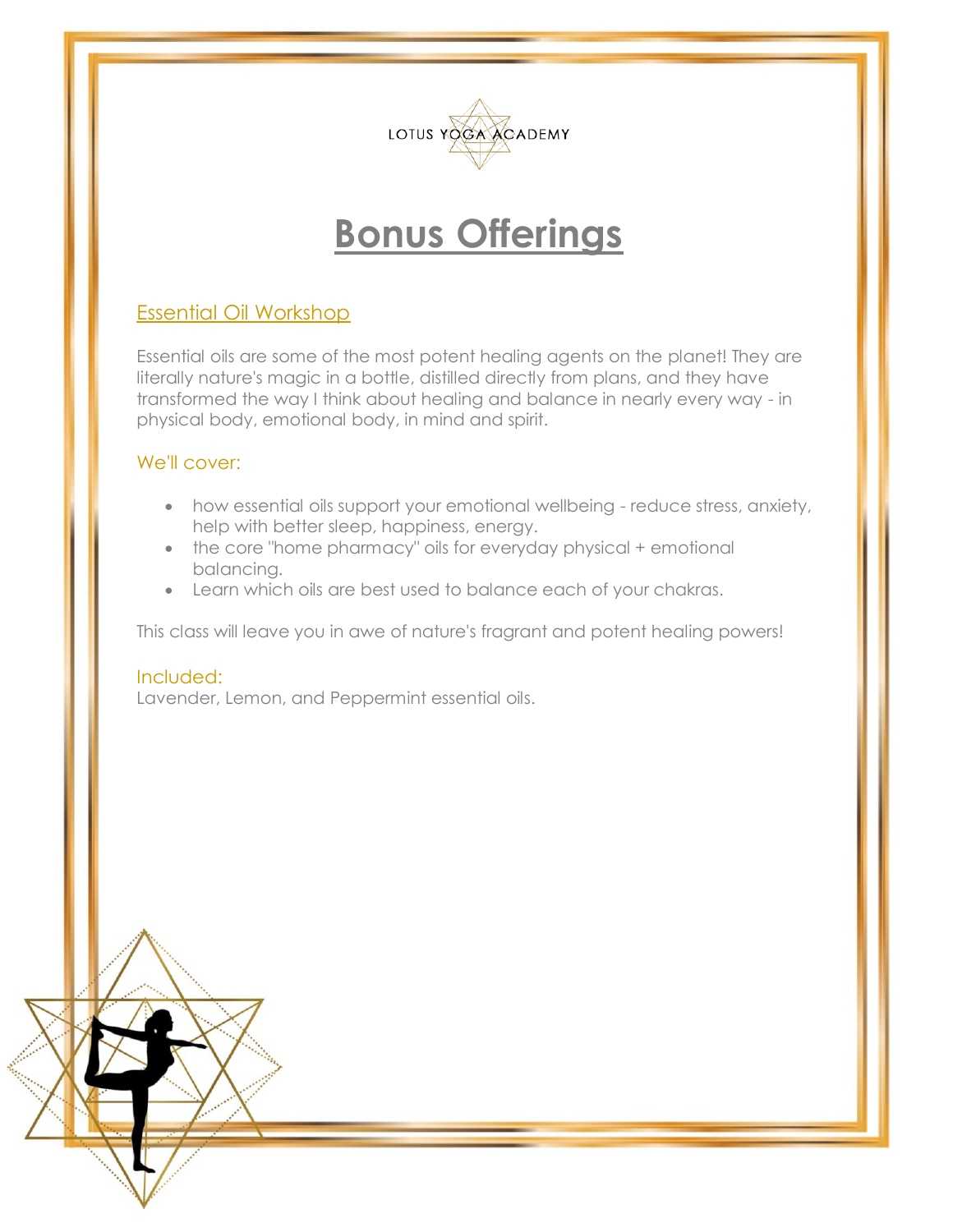

### Lemurian Light and the Reiki of the Atlantians

The Reiki of the Atlantians is an upgrade to the already existing Usui Reiki System which was taught by Master Mikao Usui and the Seven Chohans of the Seven Rays. Lemurian light and the Reiki of the Atlantians is a unique combination of the ancient energies from the lost continents of the divine wisdom.

In this course, you experience a magnificent journey through time and space, which will lead you to re-remember your sacred origins. You will discover the secret ancient energies, which were extinct from earth thousands of years ago. As humanity is ready to move in new and higher dimensions, we are ready to receive theses energies and awaken our consciousness on a deeper level.

The Reiki of the Atlantians is a powerful energy channeling that activates and stimulates all the bodies of the being – physical, mental, emotional, energetic, spiritual and cosmic. After this course you will be able to combine a higher Level of Reiki with the ancient energy of the Lemurian Light and offer to yourself and others magnificent healings!

### Course Curriculum

- Explore the ancient continents of Lemuria and Atlantis
- Discover the Chohans of the Seven Rays
- Learn 2 new Reiki Symbols (one form Lemurian Light and one from Atlantian Reiki Energy)
- Learn 5 ancient symbols of the elements
- Learn 2 Ancient healing protocols
- travel to the sacred grounds of the Holy Cities of Lemuria and Atlantis
- 2 advanced guided meditations to meet your Master Reiki Guide
- Receive one level upgrade attunement
- Receive 3 empowerments (more details in the course)
- Receive a Lemurian Light and the Reiki of Atlantis certificate

Divine Blessings



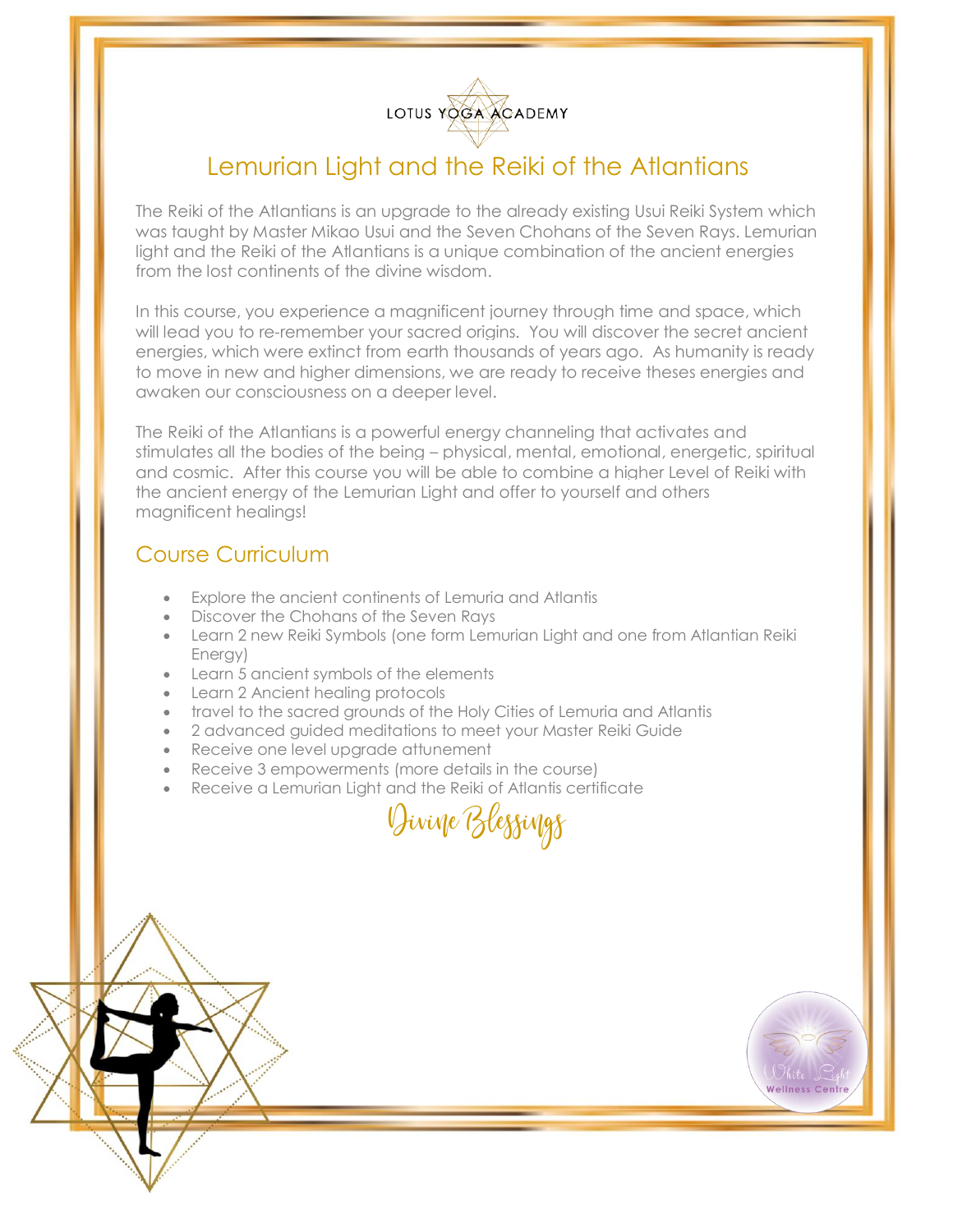

### Yoga Mentorship

A **1-hour session** dedicated to your immediate needs. Specially created for anyone who has completed there YTT program previously or in the process of completing their YTT program and is in need of extra guidance.

You can top up with another 1-hour call as and when you feel necessary. This time is dedicated to you and your needs!

This is also suitable for anyone who has completed a program before and is unable to commit to another program but is looking for answers, advice or insight on a very specific topic or question.

### Lightworker Mentorship

[Lightworkers](https://putthelighthere.com/about/lightworkers/) are here to bring "light" to our planet and to Creation itself. They often feel this purpose inside of them. They do not always know how to pursue it.

**This 1-hour mentorship** session for lightworkers can help you raise your vibration, find your way around life's ups and downs, use your newly found superpowers to spread love and kindness, or learn how to embrace and grow your new gifts as a healer, lightworker, Yoga intuitive, and yoga teacher.

We will talk about how you're feeling, tools you can use, tips and tricks to keep you moving forward, as well as learning about boundaries, and raising your vibration while staying grounded. Shine your light!

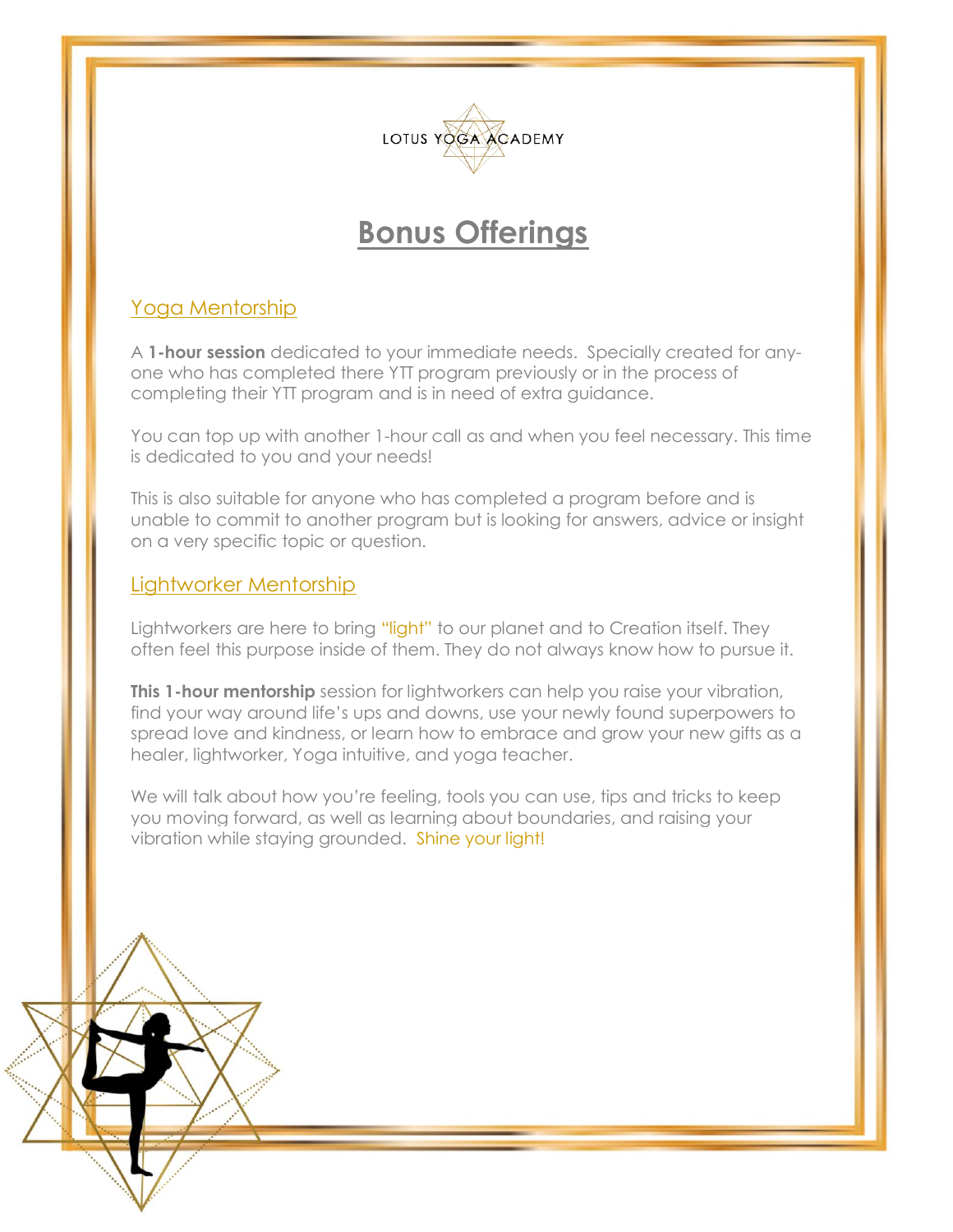

### Reiki Session

Receive one (1) Reiki session at our White Light Wellness Centre or receive a distanced Reiki session – choose one!

A Reiki treatment feels like a wonderful glowing radiance that flows through and around you. Reiki treats the whole person including body, emotions, mind and spirit creating many beneficial effects that include relaxation and feelings of peace, security and wellbeing. Many have reported miraculous results.

For those who are unable to visit for an in-person Reiki session, distance Reiki sessions are available.. Since Reiki is the life energy that exists and flows all around us, a Reiki practitioner is able to channel Reiki wherever there is a need.

Distance Reiki sessions can be just as effective as in-person sessions as the recipient is less likely to be influenced by inadvertent suggestions from the Reiki practitioner or the treatment room's environment, thus becoming more sensitive to Reiki.

#### Crystal Healing

Receive one (1)

Crystal Healing Session is a specialized treatment. The application of crystals helps to re-align your body's energy fields and your chakras will be cleared, balanced and opened which aids healing, promotes the overall feeling of well-being and can prevent illness and dis-ease from manifesting in your body.